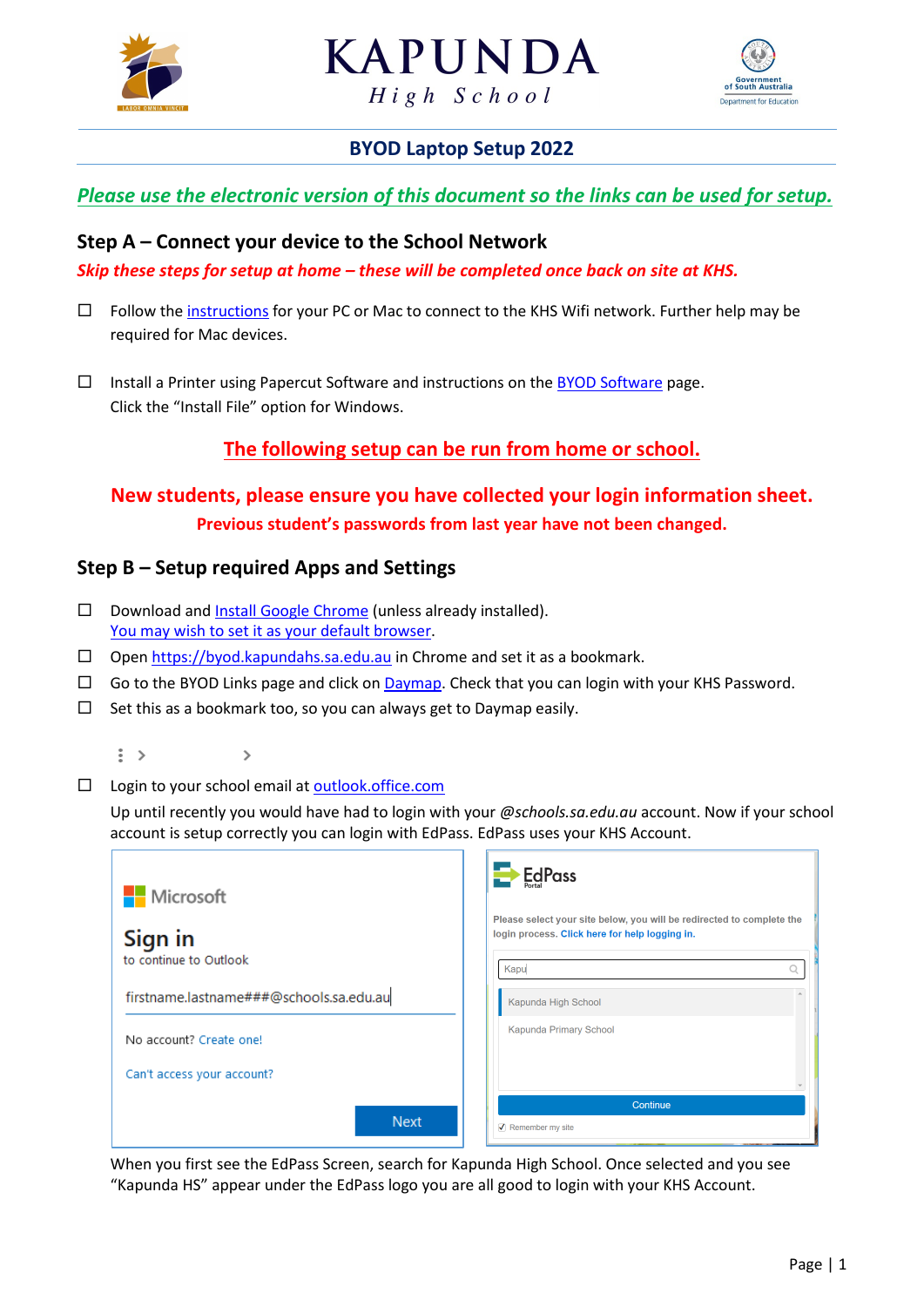





# **BYOD Laptop Setup 2022**

| $E_{\text{scoundals}}$ |  |  |  |  |  |  |
|------------------------|--|--|--|--|--|--|
| Sign in                |  |  |  |  |  |  |
| <b>Username</b>        |  |  |  |  |  |  |
| firstname.lastname     |  |  |  |  |  |  |
| Password               |  |  |  |  |  |  |
|                        |  |  |  |  |  |  |
| Remember me            |  |  |  |  |  |  |
| Sign In                |  |  |  |  |  |  |

#### $\Box$  Install Office 365

Login to [office.com](https://office.com/) using the same (you shouldn't need to log in again) Once the page loads click on the "Install Office" button and choose "Office 365 apps"

| ∷<br>$\cdots$ | Office 365                                                                                                                                        | Search |  |  |                                                                        | ₿ | ु                     | <b>SD</b> |
|---------------|---------------------------------------------------------------------------------------------------------------------------------------------------|--------|--|--|------------------------------------------------------------------------|---|-----------------------|-----------|
|               | Good afternoon, Demo                                                                                                                              |        |  |  |                                                                        |   | Install Office $\vee$ |           |
| ⊕             |                                                                                                                                                   |        |  |  |                                                                        |   |                       |           |
| W             | Office 365 apps<br>Includes Outlook, OneDrive for Business,<br>业<br>Word, Excel, PowerPoint, and more.<br>All<br>Shared<br>Favorites<br>My recent |        |  |  |                                                                        |   |                       |           |
|               |                                                                                                                                                   |        |  |  | Other install options<br>Select a different language or install other. |   |                       |           |

Office will now download and install on your computer. Once complete, open Microsoft Word and check if it works. You may be asked to sign in. If so, sign in with your @schools.sa.edu.au email username and then EdPass details. (If EdPass doesn't load you may need your @schools.sa.edu.au password)

#### $\Box$  Install and open Microsoft Teams

[Download Microsoft Teams here.](https://www.microsoft.com/en-au/microsoft-teams/download-app) Sign in with your @schools.sa.edu.au email.

#### □ Setup OneDrive

OneDrive should already be installed as part of the Office 365 install above. Look for OneDrive in your Windows or Macbook apps. Again, sign in with your @schools.sa.edu.au email.

In some cases you might find Onedrive is already signed in with a personal account. If so you may need to find Onedrive settings (cloud icon in taskbar), find the accounts tab, then choose "unlink this pc". You can then sign in with your school account.